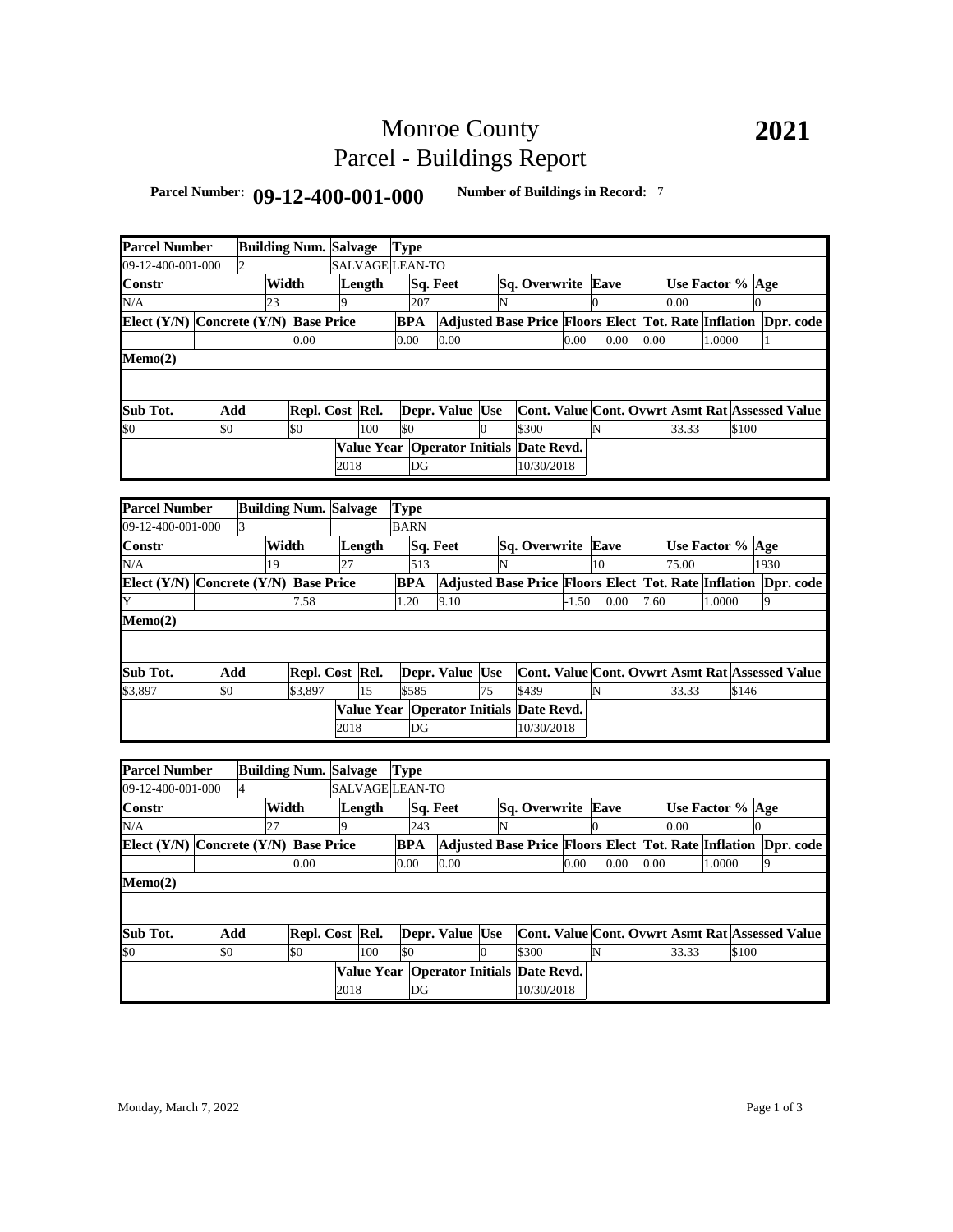| <b>Parcel Number</b>                      |           |   |    | <b>Building Num. Salvage</b> |        |                 | <b>Type</b>     |     |                                             |                           |                                                                |      |  |      |                  |       |        |       |  |  |
|-------------------------------------------|-----------|---|----|------------------------------|--------|-----------------|-----------------|-----|---------------------------------------------|---------------------------|----------------------------------------------------------------|------|--|------|------------------|-------|--------|-------|--|--|
| 09-12-400-001-000                         |           | 5 |    |                              |        | SALVAGE LEAN-TO |                 |     |                                             |                           |                                                                |      |  |      |                  |       |        |       |  |  |
| <b>Constr</b>                             | Width     |   |    |                              | Length |                 | <b>Sq. Feet</b> |     |                                             | <b>Sq. Overwrite Eave</b> |                                                                |      |  |      | Use Factor % Age |       |        |       |  |  |
| N/A                                       |           |   | 27 |                              |        |                 |                 | 216 |                                             |                           |                                                                |      |  |      |                  | 0.00  |        |       |  |  |
| Elect $(Y/N)$ Concrete $(Y/N)$ Base Price |           |   |    |                              |        |                 | <b>BPA</b>      |     |                                             |                           | Adjusted Base Price Floors Elect Tot. Rate Inflation Dpr. code |      |  |      |                  |       |        |       |  |  |
|                                           |           |   |    | 0.00                         |        |                 | 0.00            |     | 0.00                                        |                           |                                                                | 0.00 |  | 0.00 | 0.00             |       | 1.0000 |       |  |  |
| $\mathbf{Memo}(2)$                        |           |   |    |                              |        |                 |                 |     |                                             |                           |                                                                |      |  |      |                  |       |        |       |  |  |
|                                           |           |   |    |                              |        |                 |                 |     |                                             |                           |                                                                |      |  |      |                  |       |        |       |  |  |
|                                           |           |   |    |                              |        |                 |                 |     |                                             |                           |                                                                |      |  |      |                  |       |        |       |  |  |
| Sub Tot.                                  | Add       |   |    | Repl. Cost Rel.              |        |                 |                 |     | Depr. Value Use                             |                           | Cont. Value Cont. Ovwrt Asmt Rat Assessed Value                |      |  |      |                  |       |        |       |  |  |
| \$0                                       | <b>SO</b> |   |    | \$0                          |        | 100             | \$0             |     |                                             |                           | \$300                                                          |      |  |      |                  | 33.33 |        | \$100 |  |  |
|                                           |           |   |    |                              |        |                 |                 |     | Value Year   Operator Initials   Date Revd. |                           |                                                                |      |  |      |                  |       |        |       |  |  |
|                                           |           |   |    |                              | 2018   |                 |                 | DG  |                                             |                           | 10/30/2018                                                     |      |  |      |                  |       |        |       |  |  |

| <b>Parcel Number</b>                      |           |   |       | <b>Building Num. Salvage</b> |      |                 | <b>Type</b> |                     |   |                                             |                           |      |                    |       |        |       |                                                                |
|-------------------------------------------|-----------|---|-------|------------------------------|------|-----------------|-------------|---------------------|---|---------------------------------------------|---------------------------|------|--------------------|-------|--------|-------|----------------------------------------------------------------|
| 09-12-400-001-000                         |           | 6 |       |                              |      |                 |             | SALVAGE SMOKE HOUSE |   |                                             |                           |      |                    |       |        |       |                                                                |
| Constr                                    |           |   | Width |                              |      | Length          |             | Sq. Feet            |   |                                             | <b>Sq. Overwrite Eave</b> |      | Use Factor %   Age |       |        |       |                                                                |
| N/A                                       |           |   | 18    |                              | 12   |                 | 216         |                     | N |                                             |                           |      |                    | 0.00  |        |       |                                                                |
| Elect $(Y/N)$ Concrete $(Y/N)$ Base Price |           |   |       |                              |      |                 | <b>BPA</b>  |                     |   |                                             |                           |      |                    |       |        |       | Adjusted Base Price Floors Elect Tot. Rate Inflation Dpr. code |
|                                           |           |   |       | 0.00                         |      |                 | 0.00        | 0.00                |   |                                             | 0.00                      | 0.00 | 0.00               |       | 1.0000 |       |                                                                |
| Memo(2)                                   |           |   |       |                              |      |                 |             |                     |   |                                             |                           |      |                    |       |        |       |                                                                |
|                                           |           |   |       |                              |      |                 |             |                     |   |                                             |                           |      |                    |       |        |       |                                                                |
|                                           |           |   |       |                              |      |                 |             |                     |   |                                             |                           |      |                    |       |        |       |                                                                |
| Sub Tot.                                  | Add       |   |       |                              |      | Repl. Cost Rel. |             | Depr. Value Use     |   |                                             |                           |      |                    |       |        |       | Cont. Value Cont. Ovwrt Asmt Rat Assessed Value                |
| \$0                                       | <b>SO</b> |   |       | ISO                          |      | 100             | \$0         |                     |   | \$300                                       |                           | N    |                    | 33.33 |        | \$100 |                                                                |
|                                           |           |   |       |                              |      |                 |             |                     |   | Value Year   Operator Initials   Date Revd. |                           |      |                    |       |        |       |                                                                |
|                                           |           |   |       |                              | 2018 |                 | DG          |                     |   | 10/30/2018                                  |                           |      |                    |       |        |       |                                                                |

| <b>Parcel Number</b> |    |     |                            |     |                                                                                                                |  |                                                                 |      |                      |  |                                                                   |   |                                   |       |              |  |        |                                                                                                                                             |
|----------------------|----|-----|----------------------------|-----|----------------------------------------------------------------------------------------------------------------|--|-----------------------------------------------------------------|------|----------------------|--|-------------------------------------------------------------------|---|-----------------------------------|-------|--------------|--|--------|---------------------------------------------------------------------------------------------------------------------------------------------|
| 09-12-400-001-000    |    |     |                            |     |                                                                                                                |  |                                                                 |      |                      |  |                                                                   |   |                                   |       |              |  |        |                                                                                                                                             |
|                      |    |     |                            |     | Sq. Feet                                                                                                       |  |                                                                 |      |                      |  |                                                                   |   |                                   |       |              |  |        |                                                                                                                                             |
|                      | 18 |     | 10                         |     |                                                                                                                |  |                                                                 | ΙN   |                      |  |                                                                   |   |                                   |       |              |  |        |                                                                                                                                             |
|                      |    |     |                            |     |                                                                                                                |  |                                                                 |      |                      |  |                                                                   |   |                                   |       |              |  |        | Dor. code                                                                                                                                   |
|                      |    |     |                            |     |                                                                                                                |  |                                                                 |      |                      |  |                                                                   |   |                                   |       |              |  |        |                                                                                                                                             |
|                      |    |     |                            |     |                                                                                                                |  |                                                                 |      |                      |  |                                                                   |   |                                   |       |              |  |        |                                                                                                                                             |
|                      |    |     |                            |     |                                                                                                                |  |                                                                 |      |                      |  |                                                                   |   |                                   |       |              |  |        |                                                                                                                                             |
|                      |    |     |                            |     |                                                                                                                |  |                                                                 |      |                      |  |                                                                   |   |                                   |       |              |  |        |                                                                                                                                             |
| \$0                  |    |     |                            | 100 |                                                                                                                |  |                                                                 |      | \$300                |  |                                                                   |   |                                   | 33.33 |              |  |        |                                                                                                                                             |
|                      |    |     |                            |     |                                                                                                                |  |                                                                 |      |                      |  |                                                                   |   |                                   |       |              |  |        |                                                                                                                                             |
|                      |    |     |                            |     |                                                                                                                |  |                                                                 |      |                      |  |                                                                   |   |                                   |       |              |  |        |                                                                                                                                             |
|                      |    | Add | Width<br>0.00<br><b>SO</b> |     | <b>Building Num. Salvage</b><br>Length<br>Elect $(Y/N)$ Concrete $(Y/N)$ Base Price<br>Repl. Cost Rel.<br>2018 |  | Type<br><b>SALVAGE SHED</b><br>180<br>BPA<br>0.00<br>I\$0<br>DG | 0.00 | Depr. Value Use<br>Ю |  | 0.00<br>Value Year   Operator Initials   Date Revd.<br>10/30/2018 | 0 | <b>Sq. Overwrite Eave</b><br>0.00 |       | 0.00<br>0.00 |  | 1.0000 | Use Factor % Age<br><b>Adjusted Base Price Floors Elect Tot. Rate Inflation</b><br>Cont. Value Cont. Ovwrt Asmt Rat Assessed Value<br>\$100 |

# **2021**